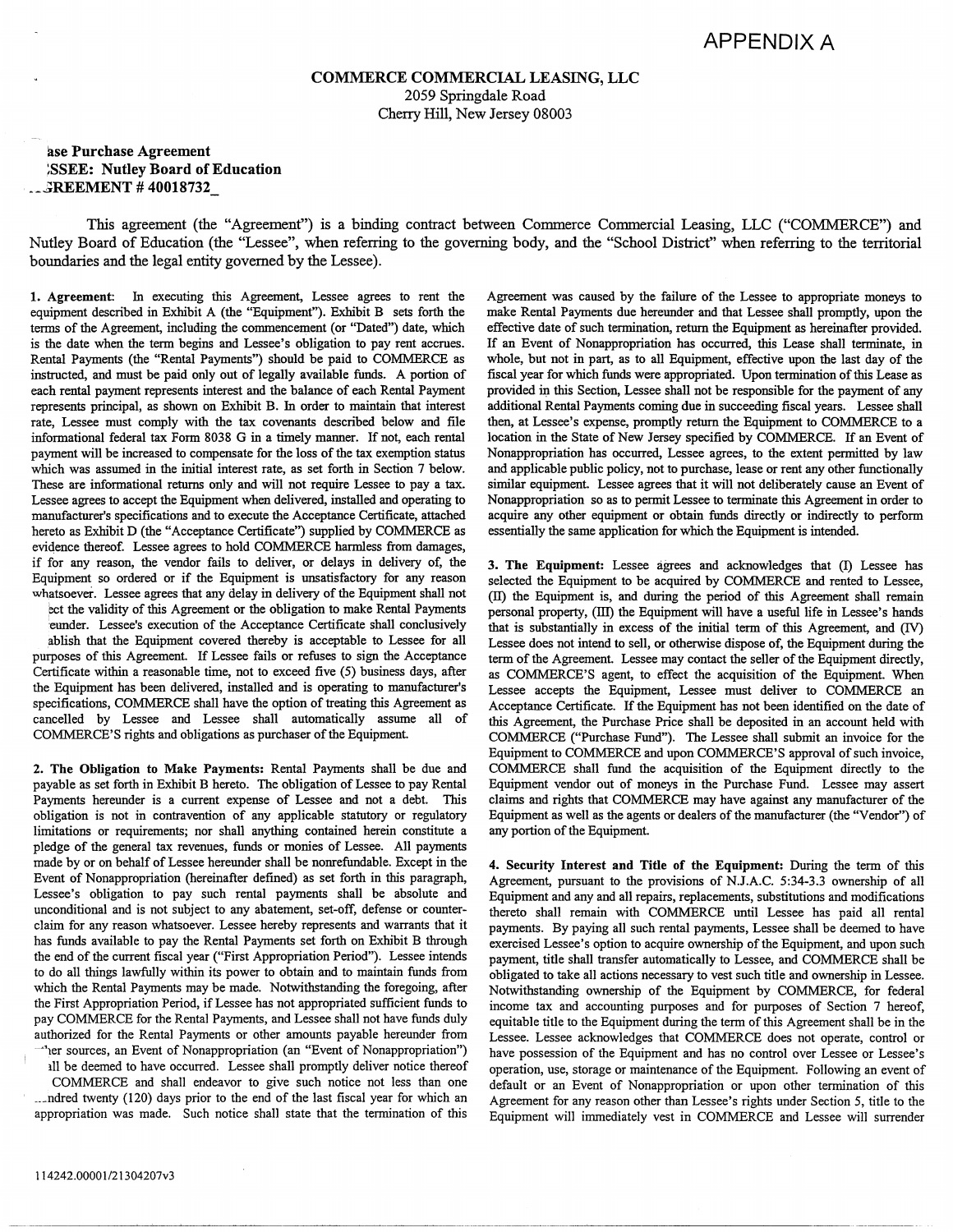possession of the Equipment to COMMERCE. Lessee authorizes COMMERCE to file a financing statement with respect to the Equipment where permitted by the Uniform Commercial Code (the "UCC"). The filing of a financing statement is not to be construed as evidence that any security interest was intended to be  $\sim$  21 and to give public notice of COMMERCE'S ownership of the

ipment. If this Agreement is deemed at any time to be one intended as urity then Lessee grants COMMERCE a first priority security interest in the ipment together with all related software (embedded therein or otherwise) and general intangibles, and all additions, accessories, attachments and accessions thereto whether furnished by the supplier of the Equipment, all subleases, chattel paper, accounts and security deposits relating thereto, and any and all substitutions, replacements or exchanges for such item of Equipment, in each such case in which Lessee shall from time to time acquire an interest, and any and all proceeds (including insurance proceeds) of the Equipment and other collateral in and against which a security interest is granted hereunder. Lessee will promptly execute, or otherwise authenticate, and deliver to COMMERCE such further documents, instruments, assurances and other records, and take such further action as COMMERCE from time to time may reasonably request in order to carry out the intent and purpose of this Agreement and to establish and protect the rights and remedies created or intended to be created in favor of COMMERCE under such documents (including without limitation (i) lien searches and (ii) such UCC financing statements, fixture filings and waivers as reasonably may be required by COMMERCE in connection with any change in circumstances relating to Lessee, the Equipment or otherwise); provided, however, Lessee hereby authorizes COMMERCE to file any and all of the same without Lessee's authentication, to the extent permitted by applicable law. If requested by COMMERCE, Lessee shall conspicuously mark the Equipment with appropriate lettering, labels or tags and maintain such markings during the Lease Term so as clearly to disclose COMMERCE'S security interest in the Equipment. Upon termination of this Lease through exercise of Lessee's option to purchase pursuant to Section 5 or through payment by Lessee of all Rental Payments and, in either case, payment of all amounts relating thereto, COMMERCE'S security interest in the Equipment shall terminate, and COMMERCE shall execute and shall deliver to Lessee such documents as ;see reasonably may request to evidence the termination of COMMERCE'S

urity interest in the Equipment.

5. **Option** to **Purchase:** Lessee shall be entitled and shall have exercised its option to purchase the Equipment: (a) upon payment in full of all Rental Payments in accordance with Exhibit B hereof and all other amounts due hereunder, or (b) upon written notice delivered at least thirty (30) days in advance of a proposed date (which shall be a date scheduled for payment of a Rental Payment) for payment and upon payment on such date of the prepayment price equal to all principal due and remaining unpaid and interest accrued to such date of prepayment.

When Lessee exercises its purchase rights hereunder and COMMERCE shall have received all amounts due under this Agreement, then title shall pass simultaneously to Lessee, and this Agreement shall terminate. COMMERCE shall cooperate and execute such documents that are necessary for the title to the Equipment to vest with Lessee AS IS, WHERE IS, WITHOUT WARRANTIES, EXPRESS OR IMPLIED, INCLUDING WARRANTIES OF MERCHANTABILITY OR FITNESS FOR ANY PARTICULAR PURPOSE OR FITNESS FOR THE USE CONTEMPLATED BY LESSEE, except that the Equipment shall not be subject to any Lien created by or arising through COMMERCE.

6. **Responsibilities for Repair and Maintenance:** Lessee agrees to maintain the Equipment in good condition and make all necessary repairs and replacements at Lessee's expense. Lessee agrees to maintain a maintenance log for the Equipment and permit COMMERCE to inspect the Equipment and the log(s). Lessee must have the Equipment serviced and repaired at Lessee's bense when servicing or repair is required within intervals not exceeding 5% of those recommended in the owner's manual(s).

7. **Tax Covenants:** Lessee will not make or direct any use of the proceeds of the obligation provided herein or any other funds which will cause such obligation to be an "arbitrage bond" within the meaning of Section 148 of the Internal Revenue Code of 1986, as amended and the treasury regulations promulgated thereunder (the "Code"), to be "federally guaranteed" within the meaning of Section 149 of the Code or to be a "private activity bond" within the meaning of Section 14l(a) of the Code. To that end, so long as any Rental Payments are unpaid, Lessee, with respect to such proceeds and such other funds, will comply with all requirements of such Code sections and all regulations of the United States Department of the Treasury issued thereunder to the extent that such requirements are, at the time, applicable and in effect. Furthermore, to the extent applicable pursuant to Section 148(f) of the Code, Lessee covenants to complete or cause to be completed all reporting requirements and rebate all positive arbitrage to the United States of America. Lessee covenants that the Equipment will be used only for the purpose of performing one or more of Lessee's governmental or proprietary functions, and the Equipment will not be used in a trade or business of any person or entity other than Lessee on a basis different from the general public. Lessee will not use or permit the use of the Equipment by any person for a "private business use" within the meaning of Section 141(b) of the Code in such matter or to such extent as would result in the inclusion of interest received hereunder in gross income for federal income tax purposes under Section 103 of the Code.

The parties will cooperate in performing all acts and things legally required or desirable in order to assure that the interest component of the rental payments will not be included in the gross income of COMMERCE or its assigns for federal income tax purposes.

1f any event shall occur so that interest payments on the lease are includible in the gross income for federal income tax purposes of the recipient of the interest payments on the lease ("Event of Taxability''), the interest rate on the lease payments shall increase to the prime rate as published on the first day of the month in the Wall Street Journal ("Prime Rate") plus two percent (2%) from the date of the occurrence of the Event of Taxability. Lessee agrees to pay and indemnify COMMERCE for all interest, penalties, fines, additions to taxes, levied or assessed on the lease or COMMERCE as a result of the Event of Taxability.

**8. Lessee's Risk of Loss or Damage:** Lessee agrees to bear all risk of loss, damage, destruction or theft of the Equipment. Lessee must maintain insurance of the types and in the amounts not less than that set forth on Exhibit C, directing Lessee's insurance company to give COMMERCE a certificate showing COMMERCE as lender loss payee and an additional named insured. 1f Lessee does not maintain the required insurance, COMMERCE may obtain it and charge Lessee for it. Lessee must give COMMERCE prompt notice of (1) the loss, theft or destruction of any part of the Equipment, (2) any damage to the Equipment exceeding \$500, or (3) any claim arising out of the ownership, maintenance, storage or use of the Equipment. The parties will cooperate in deciding if insurance proceeds will be applied to the repair of the Equipment or to its purchase price. 1f COMMERCE receives insurance proceeds exceeding the amount of the purchase price shown on Exhibit B, plus interest, or the amount required to complete the work, COMMERCE agrees to forward the excess proceeds to Lessee.

**9. Indemnification:** Except for the intentional or negligent acts or omissions of COMMERCE arising out of entering into this Agreement, including any misstatements of material fact, in connection with any transfer of this Agreement, because Lessee has selected the Equipment for Lessee's use and purposes, and because Lessee operates and maintains the Equipment, Lessee agrees, to the extent permitted by law of the State of New Jersey, to indemnify COMMERCE against any and all loss, damage, injury, claims, taxes (excluding COMMERCE'S income taxes), fees, fines, penalties and expenses (including legal fees and expenses) of every kind that relate to the use, operation, ownership, condition or maintenance of the Equipment. Lessee's obligation to indemnify COMMERCE will continue after termination of the Agreement as to all matters, except those which arise from COMMERCE'S (or anyone COMMERCE sells or re-leases the Equipment to) use, operation, ownership, condition or maintenance of the Equipment following termination.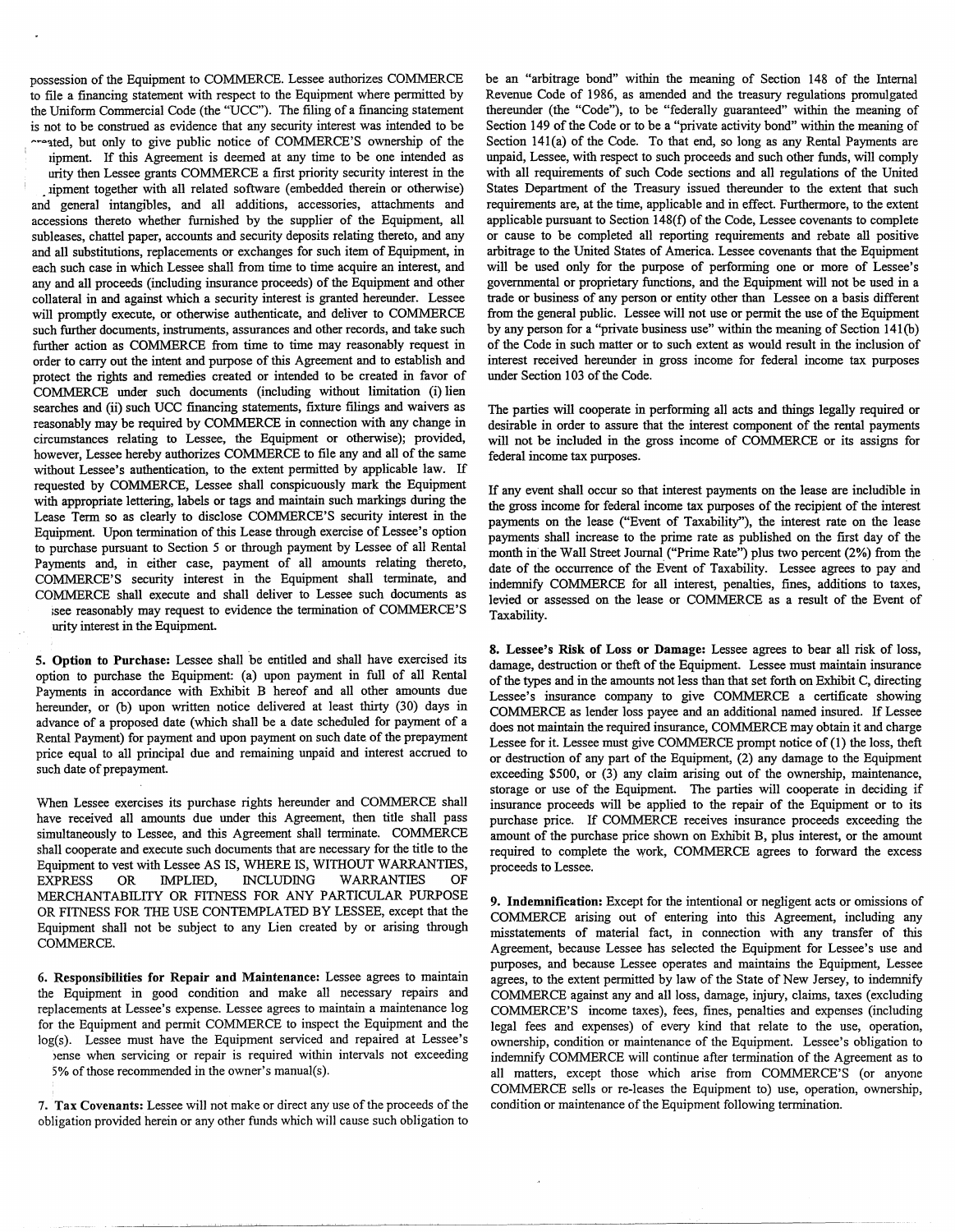10. **No Warranty:** COMMERCE MAKES NO EXPRESS OR IMPLIED WARRANTIES CONCERNING THE EOUIPMENT, INCLUDING BUT NOT LIMITED TO MERCHANTABILITY, SUITABILITY OR FITNESS FOR A PARTICULAR USE. THIS SECTION IN NO EVENT IS INTENDED TO AFFECT THE WARRANTIES OR REPRESENTATIONS CONTAINED IN *'{* CONTRACT ENTERED INTO FOR TIIE ACQUISITION OF TIIE JJPMENT.

11. **Termination:** This Agreement will terminate: (I) upon payment of all amounts due hereunder by Lessee to COMMERCE, (2) at the time and for the reason set forth in Section 2, (3) if Lessee has returned the Equipment and paid all amounts due through the end of the term then in effect, including interest, ( 4) upon Lessee's purchase of the Equipment under Section 5 and Lessee's payment of all amounts due, (5) at COMMERCE'S option if Lessee defaults as described in Section 12, and (6) if all or any portion of the Equipment has been lost, stolen or damaged beyond repair, upon COMMERCE'S receipt of insurance proceeds covering the purchase price of the lost, stolen or damaged Equipment. When this Agreement terminates, if Lessee has not paid to COMMERCE all amounts due hereunder, Lessee must, at Lessee's expense, return the Equipment Lessee has not purchased to COMMERCE at the address specified by COMMERCE, in as good condition as when Lessee received it, ordinary wear excepted. Lessee must remove all signs and markings and make all repairs (other than for ordinary wear) requested by COMMERCE. If Lessee does not, COMMERCE may do so and charge Lessee for it. No prepaid interest will be rebated to Lessee upon termination.

12. **Default:** The following constitute "Events of Default" under this Agreement: (a) failure by Lessee to pay any Rental Payment or other payment required to be paid hereunder when due; or (b) failure by Lessee to maintain insurance on the Equipment in accordance with Section 8; or (c) failure by Lessee to observe and perform any other covenant, condition or agreement on its part to be observed or performed for a period of fifteen (15) days after written notice is given to Lessee by COMMERCE, specifying such failure and uesting that it be remedied; provided, however, that if the failure stated in h. notice cannot be corrected within such fifteen (15) day period, MMERCE will not unreasonably withhold its consent to an extension of such .....e if corrective action is instituted by Lessee within the applicable period and diligently pursued until the default is corrected; or (d) initiation by Lessee of a proceeding under any federal or state bankruptcy or insolvency law seeking relief under such laws concerning its indebtedness; or (e) the determination by COMMERCE that any representation or warranty made by Lessee in this Lease was untrue in any material respect upon the execution hereof. If any such default occurs, COMMERCE, without notice or demand, may declare this Agreement in default and declare all amounts eligible or actually appropriated for Rental Payments under this Agreement to be immediately due and payable. Equipment must then be returned to COMMERCE (at the address specified by COMMERCE) at Lessee's expense, and the Equipment and all Lessee's rights therein shall be deemed surrendered to COMMERCE. Upon declaration of default, COMMERCE may repossess the Equipment with or without process of law, and for the purposes may enter upon any of Lessee's premises or other's premises, wherever the Equipment may be found, without liability therefor. COMMERCE may recover from Lessee any unpaid amounts due or to become due for the remainder of the term of this Agreement, together with all expenses, including attorney's fees and legal expenses (to the extent permitted by law) incurred by COMMERCE to enforce its rights hereunder. The repossession and sale of the Equipment shall not affect COMMERCE'S right to recover from Lessee all damages which COMMERCE has suffered because of Lessee's breach. COMMERCE may sell or release the Equipment with or without advertisement, at public or private sale or leasing, without notice to Lessee, free of any of Lessee's interest, without any duty to account to Lessee for COMMERCE'S actions or inaction or for any sale or re-lease proceeds. The proceeds of any sale or re-lease will be applied in the following order: (1) to the

'per and reasonable costs and expenses (including attorney's fees) associated h the default, repossession and restoration of title to COMMERCE, (2) to pay IMMERCE the amount of all unpaid Rental Payments, if any, which are then uue and owing, together with interest and late charges thereon; then applicable

prepayment price (taking into account the payment of past due Rental Payments

as aforesaid), plus a pro rata allocation of interest, at the rate utilized to establish the interest component for the Rental Payment next due, from the next proceeding due date of a Rental Payment until the date of payment by Lessee, and any other amounts due hereunder, and (3) if any proceeds remain, to Lessee. If COMMERCE is unable to repossess any Equipment after a default, the Equipment shall be deemed to have suffered a total loss compensable under Section 8. COMMERCE may also enforce Lessee's performance of Lessee's covenants to recover damages for the breach of those covenants. COMMERCE'S rights and remedies in this section are not exclusive but are cumulative and in addition to all other rights and remedies that COMMERCE has at law or in equity.

**13. Liens:** This Equipment must be kept free of all liens and encumbrances, except COMMERCE'S security interest, at all times.

**14. Limitation on Assignment:** The Lessee may not assign or sublease this Agreement or any interest in it or the Equipment without COMMERCE'S prior written consent and a written opinion of nationally recognized bond counsel to the effect that any such assignment or sublease of this Agreement or any interest in it or the Equipment will not adversely effect the exclusion of the interest component of the Rental Payments from gross income for federal income tax purposes. In no event may Lessee assign or sublet this Agreement or any interest in it or the Equipment to a non-governmental entity. COMMERCE may assign or sell its interest under this Agreement, in whole or in part, without Lessee's consent, but the assignment will not be effective until Lessee has received notice disclosing the name and address of assignee and information sufficient to enable Lessee to meet the requirements of Section 149(a) of the Code. Lessee shall be provided with written notice of COMMERCE'S assignment. During the term of this Agreement, Lessee shall keep a complete and accurate register of all such assignments in form necessary to comply with Section 149(a) of the Code.

**15. Late Charges:** If Lessee does not pay Rental Payments due under this Agreement on their due date, COMMERCE may charge Lessee a late fee of \$5.00 or *5%* of the amount that is late, whichever is more.

16. Exhibits: Exhibits A through H attached hereto are part of this Agreement, incorporated herein by reference, and must be executed by Lessee, where applicable.

17. **Other** Terms: This Agreement constitutes the entire agreement between the parties as to the subject matter it covers and may not be changed except by a written agreement signed by Lessee and COMMERCE. If any part of this Agreement is or becomes invalid, illegal or unenforceable, such invalidity, illegality or unenforceability will not affect the other or remaining provisions hereof. This Agreement and all rights and actions arising under it shall be governed by the laws of the state of New Jersey. No waiver, consent, modification or change of terms of this Agreement shall bind either party unless in writing signed by both parties, and then such waiver, consent, modification or change shall be effective only in the specific instance and for the specific purpose given. This Agreement may be executed in several counterparts. All notices must be addressed to the parties at their addresses shown on Exhibit B, or at another address specified by either party in writing and shall be deemed given when delivered or mailed by registered mail, postage prepaid. To the extent applicable, Lessee hereby waives any and all rights and remedies granted Lessee by Sections 508 through 522 of Article 2A of the Uniform Commercial Code including, by way of example only and not as a limitation, the right to repudiate this Agreement and reject the Equipment; the right to cancel this Agreement; the right to revoke acceptance of the Equipment; the right to grant a security interest in the Equipment in Lessee's possession and control for any reason; the right to recover damages thereunder for any breach of warranty or for any other reason deduct all or any part of the claimed damages resulting from COMMERCE'S default, if any, under this Agreement; the right to accept partial delivery of the Equipment; the right to "cover" by making any purchase or leases of or contract to purchase or lease Equipment in substitution for those due from COMMERCE; the right to recover any general, special, incidental or consequential damages, for any reason whatsoever; and the right to specific performance, replevin, detinue,